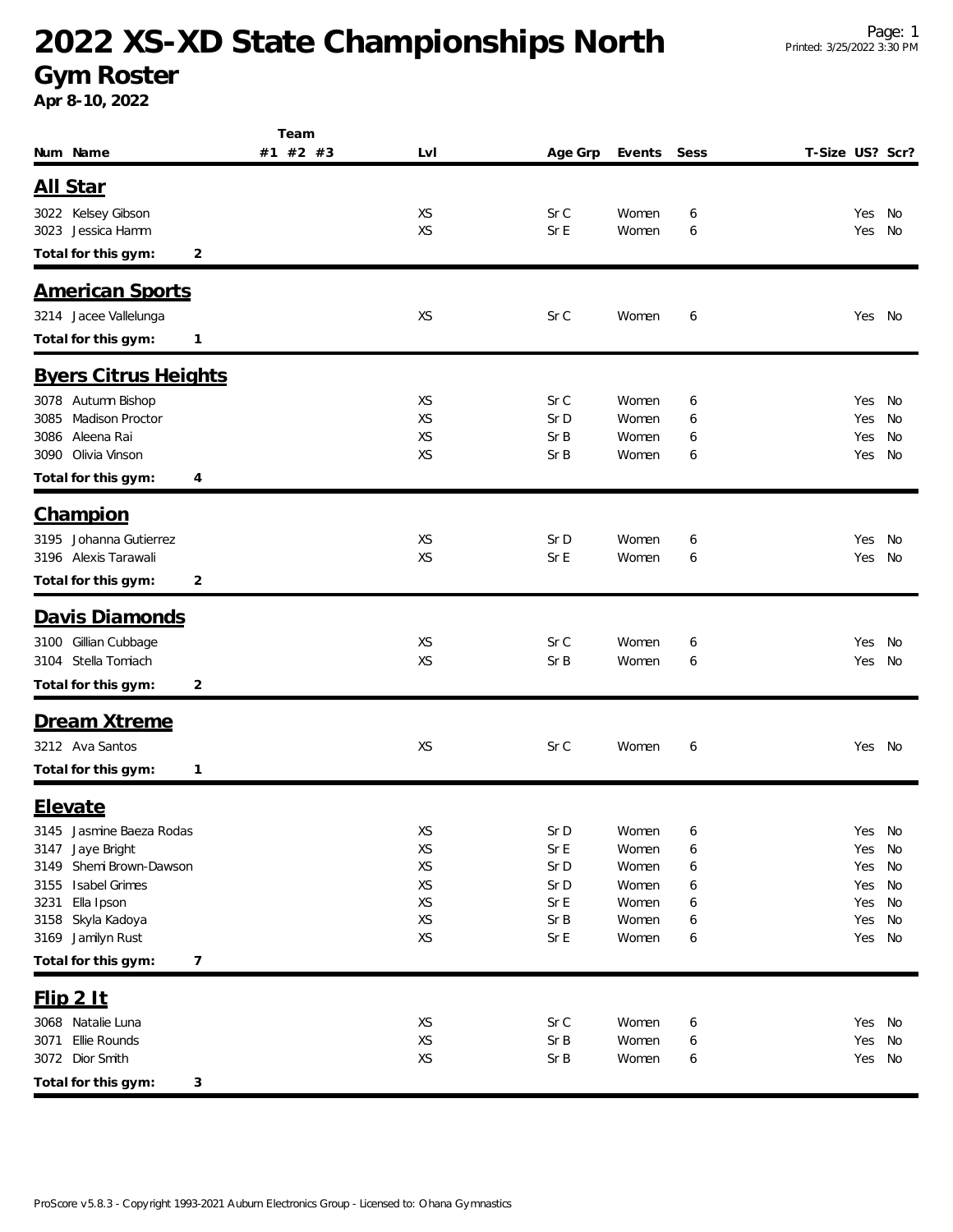## **2022 XS-XD State Championships North**

**Gym Roster Apr 8-10, 2022**

|                                                          | Team     |          |              |                |        |                 |          |
|----------------------------------------------------------|----------|----------|--------------|----------------|--------|-----------------|----------|
| Num Name                                                 | #1 #2 #3 | LvI      | Age Grp      | Events         | Sess   | T-Size US? Scr? |          |
| Four Stars                                               |          |          |              |                |        |                 |          |
| 3223 Ruhi Naicker                                        |          | XS       | Sr E         | Women          | 6      | Yes             | No       |
|                                                          |          |          |              |                |        |                 |          |
| Total for this gym:<br>1                                 |          |          |              |                |        |                 |          |
| <b>Golden Bear</b>                                       |          |          |              |                |        |                 |          |
| Gloria Bell<br>3001                                      |          | XS       | Sr B         | Women          | 6      | Yes             | No       |
| Sophie Bowyer<br>3003                                    |          | XS       | Sr D         | Women          | 6      | Yes             | No       |
| Maya Campion<br>3004                                     |          | XS       | Sr C         | Women          | 6      | Yes             | No       |
| Lily Colbert<br>3006                                     |          | XS       | Sr D         | Women          | 6      | Yes             | No       |
| Zazie Duchene<br>3009                                    |          | XS       | Sr D         | Women          | 6      | Yes             | No       |
| Scarlett He<br>3011                                      |          | XS       | Sr D         | Women          | 6      | Yes             | No       |
| Sonia Hochschild<br>3012                                 |          | XS       | Sr D         | Women          | 6      | Yes             | No       |
| Eliza McGlashan<br>3014<br>3019 Hannah Slattery-Weisberg |          | XS<br>XS | Sr E<br>Sr B | Women<br>Women | 6      | Yes<br>Yes      | No<br>No |
| 9                                                        |          |          |              |                | 6      |                 |          |
| Total for this gym:                                      |          |          |              |                |        |                 |          |
| <b>Gymnastics Zone</b>                                   |          |          |              |                |        |                 |          |
| Aly Cuevas Sanchez<br>3044                               |          | XS       | Sr E         | Women          | 6      | Yes             | No       |
| 3045 Pamela Delgado                                      |          | XS       | Sr E         | Women          | 6      | Yes             | No       |
| 2<br>Total for this gym:                                 |          |          |              |                |        |                 |          |
|                                                          |          |          |              |                |        |                 |          |
| <u>Impact</u>                                            |          |          |              |                |        |                 |          |
| 3122 Madison Frame                                       |          | XS       | Sr C         | Women          | 6      |                 | Yes No   |
| Total for this gym:<br>$\mathbf{1}$                      |          |          |              |                |        |                 |          |
| <u>International</u>                                     |          |          |              |                |        |                 |          |
| 3225 Lucy Gillen                                         |          | XS       | Sr B         | Women          | 6      | Yes             | No       |
| 3228 Maile Reynon                                        |          | XS       | Sr D         | Women          | 6      | Yes             | No       |
| Total for this gym:                                      |          |          |              |                |        |                 |          |
| 2                                                        |          |          |              |                |        |                 |          |
| <b>NorCal Elite</b>                                      |          |          |              |                |        |                 |          |
| 3135 Atalie Norman                                       |          | XS       | Jr B         | Women          | 6      |                 | Yes No   |
| 3134 Sascha Norman                                       |          | XS       | Sr B         | Women          | 6      |                 | Yes No   |
| Total for this gym:<br>$\overline{\mathbf{c}}$           |          |          |              |                |        |                 |          |
| Redwood Empire                                           |          |          |              |                |        |                 |          |
|                                                          |          |          |              |                |        |                 |          |
| 3073 Kelly Bracco<br>Natalie Greenlief<br>3074           |          | XS<br>XS | Sr E<br>Sr C | Women<br>Women | 6      | Yes<br>Yes      | No<br>No |
| Yma Hollis<br>3075                                       |          | XS       | Sr B         | Women          | 6<br>6 | Yes             | No       |
| 3077 Elsie Whitacre                                      |          | XS       | Sr B         | Women          | 6      | Yes             | No       |
| Total for this gym:<br>4                                 |          |          |              |                |        |                 |          |
|                                                          |          |          |              |                |        |                 |          |
| <b>Rohnert Park</b>                                      |          |          |              |                |        |                 |          |
| Sophia Anguiano<br>3029                                  |          | XS       | Sr D         | Women          | 6      | Yes             | No       |
| Gemma Gizzi<br>3034                                      |          | XS       | Sr C         | Women          | 6      | Yes             | No       |
| Suri Herrera Gopar<br>3036                               |          | XS       | Sr D         | Women          | 6      | Yes             | No       |
| Sophie Keady<br>3038<br>3039 Alondra Requenes            |          | XS<br>XS | Sr E<br>Sr D | Women<br>Women | 6      | Yes<br>Yes      | No<br>No |
|                                                          |          |          |              |                | 6      |                 |          |